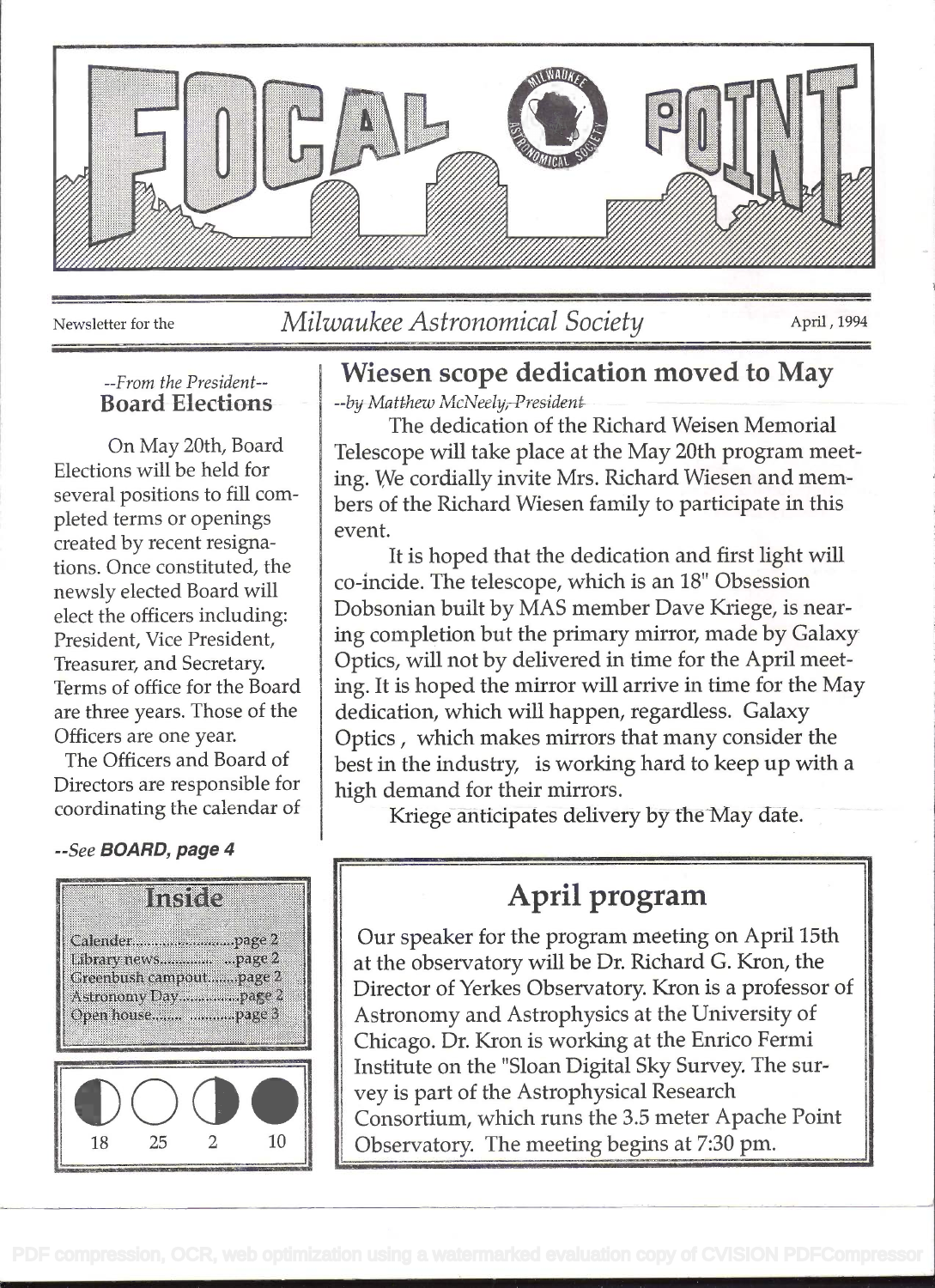# Calendar of events

| April 15, 7:30 pm Membership meetingat the observatory    |                     |
|-----------------------------------------------------------|---------------------|
| April 16, 2 pm,Astronomy Day                              |                     |
| May 4, 7:30 pmFirst Wednesday meeting at the observatory. | $\overline{n}$      |
| May 6-8Greenbush campout                                  | $\overline{\Gamma}$ |
|                                                           | b                   |
| May 20 Combined Board, Membership meeting and             | $\mathbf{a}$        |
| dedication of the Richard Wiesen telescope.               | a:                  |
|                                                           |                     |

Saturday Nights-Member night at Observatory-Call key

## Greenbush campout set!

The annual spring star party and campout will be at Greenbush again this year on May 6-8. The site is one hour north of Milwaukee, on Kettle Moraine Dr. just south of the Old Wade House State Park, which is on Highway 23. We are tentatively scheduled for sites 5&6. Call Paul Borchardt at 781-0169 for up-tothe minute details and more specific directions. The skies were clear and dark last year. Dress warmly, and bring firewood.

## Astronomy Day help needed

April 16 has been designated National Astronomy Day, and the observatory will be open to the public starting at 2 pm for safe solar viewing and observing at night, weather permitting.

Members are needed to help show the public around the facilities, give short talks and to operate telescopes for solar viewing. And how about showing guest Venus in daylight? And we need help show ing the night sky wonders and to share enthusiasm for our hobby. Call Lee Keith or Karen Wesener at 425-2331.

## Library News

--by Sally Waraczynski

During one of his recent visits with W.W Morgan down at Yerkes, Tim Burrus was able to secure a reprinted autobiographical skethc of this notable astronomer. Morgan was kind enough to sign the reprint which will be kept in the portfolio containing his "Revised M-K Spectral Atlas" The atlas is in the MAS Historical Collection.

New Books include "From Stone to Star: A amateur use. View of Modern Geology"- Allegre, 1992. Advances in geochemistry, more specifically in isotopic analysis, have enabled scientists to probe deeper into question like "How old is the earth?" and "How did it form?" Meteorites aparently predate the formation of the planets, but elements of both condensed in the same molecular cloud. This book requires careful reading, especially for the non-chemist, but is worth the effort.

Serious observers amoung us are probably familiar with the 1982 and earlier Sidgwick manuals . "Sky Watchers Handbook"-Muirden, 1993, again covers the various projects where amateur astronomers can make a real contribution to science. Learn how to monitor lunar transient phenophmena searhc for comets, or observe and recore the changing faces of the plantes. With this update, more attention is given to the electronic devbelopments now available to and prectical for

The 1994 update to the MAS Library Catalog is now available. Thanks again to the efforts of Tom Renner, members may pursue the contents of our collection from the comfort of their homes. The listings are by Title, Author, and Subject, and the complete catalog costs just \$3.00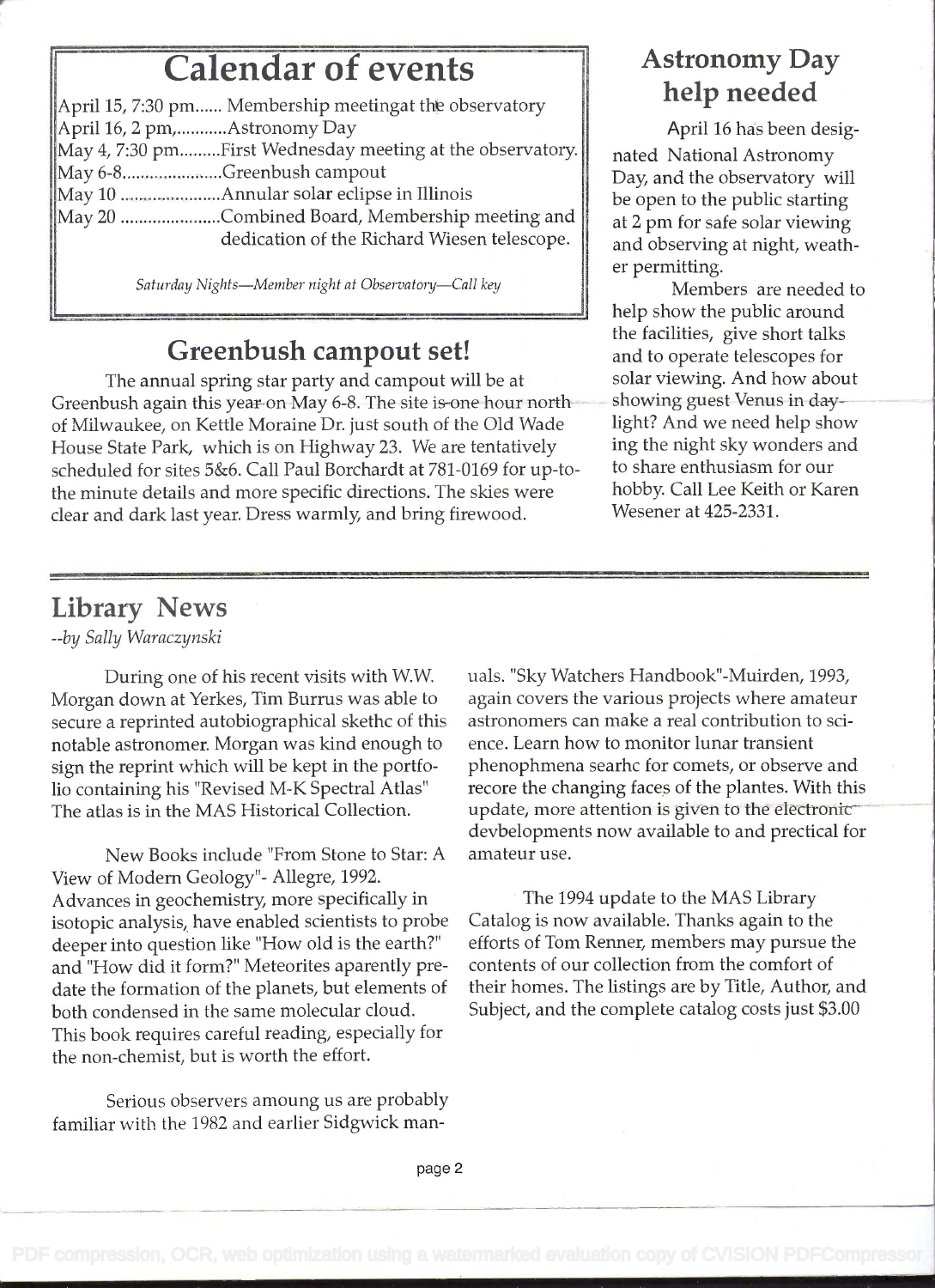#### Samany Night kaninkleis April 9........Dan Koehler, 662-2987 April 16. ...... Jim Kube, 458-8858 April 23. ...... Scott Lascowski, 421-3517 May 1........... Joh Pfannerstill, 475-6494 May 7.........Terry Ross, 784-2093 May 14.......Cerry Samolyk-529-9051 May 21.......Tom Schmidkuntz,352-1674

### For Sale Meade 10" f4.5 Newtonian reflector. Equitorial mount, clock drive, 2" Erfie and adaptor 2.4 inch guide scope \$500. Call Tom Schmidtkunz and 299-6383 days 352-1674 in the evening.

## W.J. Nichols observatory will host open house on May 14

on Saturday, May 14th, you will have the oportunity to enter the Universe of the Astronomer as the Nichols Observatory opens its facilities to the public for a free tour and telescop clinic, beginnign at 3:00 p.m. and continuing on until midnight. The observatory is located at 3885 Pioneer Rd. in the Town of Richfield.

### Daytime Activities

There will be many things to do during the day until the sun goes down. Friends who are onvolved in solar observing programs will have their telescopes, with specially designed fileter, pointed toward the star nearest to the plante earth, the Sun. You wioll have an opportunityh to observe sun spots twice the size of the Earth.

There will be a telescope clinic. Have you been thinking about buying a telescope or building one? Learn about the different types available or how you can build yor own. This is where yhou can see several side by side and make comparisons and ask questions without get-



ting a sales pitch for an answer. If you already own a telescope, bring it along. We'll show you how to take care of it and how to use it so you can join us for the night time observing session.

### Night time activities

As the sun sets, activitiy around the observatory really picks up. The large variety of telescopes will open their yeys to the deepest portions of the universe to look at galazies far, far away. So far that the light that you'll be seeing throug the eyep8iece left its source over 100 million years ago. Some of the telescopes will be looking at th ings closer to home in our own MIlwy Way galaxy, such as globular star clusters and planetary nebula, evidence of stars in the final stages of life.

Whether your interest in astronomy is serious or just the casual armchair observer, we will have something for everyone. So come on out and join us at our public open house. If you have any questions or need directions, please call Nich at (414) 628-4059. Hpe to see you there!